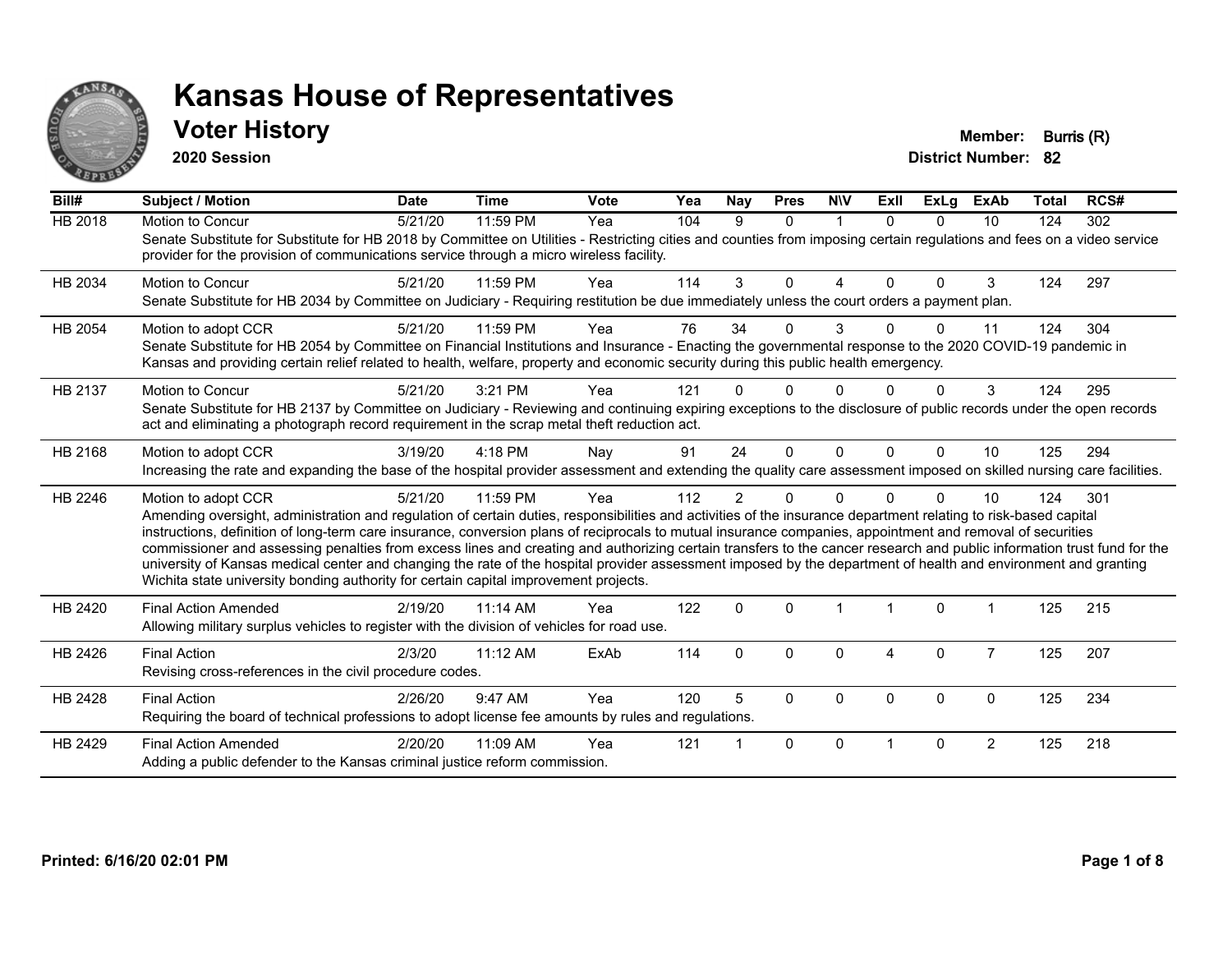

#### **Voter History Member: Burris (R)**

**2020 Session**

| Bill#          | <b>Subject / Motion</b>                                                                                                                                                                                     | <b>Date</b> | <b>Time</b> | Vote | Yea | <b>Nay</b>  | <b>Pres</b>  | <b>NIV</b>   | ExII                    | ExLa     | <b>ExAb</b>    | <b>Total</b>                    | RCS# |
|----------------|-------------------------------------------------------------------------------------------------------------------------------------------------------------------------------------------------------------|-------------|-------------|------|-----|-------------|--------------|--------------|-------------------------|----------|----------------|---------------------------------|------|
| HB 2432        | <b>Final Action Amended</b>                                                                                                                                                                                 | 2/20/20     | 11:10 AM    | Yea  | 122 | $\Omega$    | $\mathbf{0}$ | $\mathbf{0}$ |                         | $\Omega$ | $\overline{2}$ | 125                             | 219  |
|                | Creating the Kansas pesticide waste disposal program and allowing up to \$50,000 to be transferred annually from the Kansas agricultural remediation fund to a new<br>Kansas pesticide waste disposal fund. |             |             |      |     |             |              |              |                         |          |                |                                 |      |
| HB 2438        | <b>Final Action</b>                                                                                                                                                                                         | 2/26/20     | 9:48 AM     | Yea  | 125 | $\mathbf 0$ | $\Omega$     | $\mathbf{0}$ | $\Omega$                | $\Omega$ | $\Omega$       | 125                             | 235  |
|                | Allowing certain exceptions to the confidentiality of state child death review board documents.                                                                                                             |             |             |      |     |             |              |              |                         |          |                |                                 |      |
| <b>HB 2447</b> | <b>Final Action Amended</b>                                                                                                                                                                                 | 2/20/20     | 11:16 AM    | Nay  | 83  | 39          | $\mathbf{0}$ | $\Omega$     | $\overline{\mathbf{1}}$ | $\Omega$ | $\overline{2}$ | 125                             | 220  |
|                | Changing how two-way electronic audio-visual communication is used in courts.                                                                                                                               |             |             |      |     |             |              |              |                         |          |                |                                 |      |
| <b>HB 2448</b> | <b>Final Action Amended</b>                                                                                                                                                                                 | 2/19/20     | 11:15 AM    | Yea  | 98  | 25          | $\mathbf 0$  | 0            | $\overline{1}$          | 0        | $\overline{1}$ | 125                             | 216  |
|                | Changing penalties for crimes related to motor vehicles.                                                                                                                                                    |             |             |      |     |             |              |              |                         |          |                |                                 |      |
| HB 2449        | <b>Final Action</b>                                                                                                                                                                                         | 2/20/20     | 11:17 AM    | Yea  | 99  | 23          | $\mathbf 0$  | 0            | -1                      | $\Omega$ | $\overline{2}$ | 125                             | 221  |
|                | Changing the requirements for board of indigents' defense services appointments.                                                                                                                            |             |             |      |     |             |              |              |                         |          |                |                                 |      |
| HB 2451        | <b>Final Action</b>                                                                                                                                                                                         | 2/20/20     | 11:18 AM    | Yea  | 122 | $\Omega$    | $\Omega$     | $\mathbf{0}$ | -1                      | $\Omega$ | $\overline{2}$ | 125                             | 222  |
|                | Amending Kansas department of agriculture division of animal health license, permit and registration renewal deadlines.                                                                                     |             |             |      |     |             |              |              |                         |          |                |                                 |      |
| HB 2452        | <b>Final Action</b>                                                                                                                                                                                         | 2/26/20     | 9:49 AM     | Yea  | 125 | $\Omega$    | $\Omega$     | $\mathbf 0$  | 0                       | 0        | $\mathbf 0$    | 125                             | 236  |
|                | Creating the Kansas reading readiness act.                                                                                                                                                                  |             |             |      |     |             |              |              |                         |          |                |                                 |      |
| <b>HB 2454</b> | <b>Final Action Amended</b>                                                                                                                                                                                 | 2/19/20     | 11:17 AM    | Yea  | 114 | 9           | $\Omega$     | $\Omega$     |                         | $\Omega$ | $\overline{1}$ | 125                             | 217  |
|                | Self-storage unit rentals; sales and towing of property for nonpayment of rent or abandonment; contractual value of property.                                                                               |             |             |      |     |             |              |              |                         |          |                | 125<br>125<br>125<br>125<br>125 |      |
| HB 2456        | <b>Final Action</b>                                                                                                                                                                                         | 2/26/20     | $9:50$ AM   | Yea  | 124 |             | $\Omega$     | $\Omega$     | <sup>0</sup>            | $\Omega$ | $\mathbf{0}$   |                                 | 237  |
|                | Clarifying the definition of the term "possession" in the Kansas criminal code.                                                                                                                             |             |             |      |     |             |              |              |                         |          |                |                                 |      |
| HB 2462        | <b>Final Action</b>                                                                                                                                                                                         | 2/26/20     | 9:51 AM     | Yea  | 125 | 0           | 0            | 0            | $\Omega$                | 0        | $\mathbf 0$    |                                 | 238  |
|                | Updating provisions related to the Kansas department of agriculture division of conservation.                                                                                                               |             |             |      |     |             |              |              |                         |          |                |                                 |      |
| HB 2463        | <b>Final Action Amended</b>                                                                                                                                                                                 | 2/26/20     | 9:52 AM     | Yea  | 125 | $\Omega$    | $\Omega$     | $\Omega$     | $\Omega$                | $\Omega$ | $\Omega$       |                                 | 239  |
|                | Amending the Kansas pesticide law's licensure requirements and the Kansas chemigation safety law's permittee requirements.                                                                                  |             |             |      |     |             |              |              |                         |          |                |                                 |      |
| HB 2464        | <b>Final Action Amended</b>                                                                                                                                                                                 | 2/26/20     | 9:53 AM     | Yea  | 121 | 4           | $\Omega$     | $\mathbf{0}$ | $\Omega$                | $\Omega$ | $\Omega$       |                                 | 240  |
|                | Updating egg repacking requirements for retailers.                                                                                                                                                          |             |             |      |     |             |              |              |                         |          |                |                                 |      |
| HB 2466        | <b>Final Action</b>                                                                                                                                                                                         | 2/10/20     | 11:10 AM    | Yea  | 118 |             | $\Omega$     |              | $\mathfrak{p}$          | $\Omega$ | 3              |                                 | 212  |
|                | Enacting the Kansas taxpayer protection act; requiring the signature and tax identification number of paid tax return preparers on income tax returns; authorizing                                          |             |             |      |     |             |              |              |                         |          |                |                                 |      |
|                | actions to enjoin paid tax return preparers from engaging in certain conduct.                                                                                                                               |             |             |      |     |             |              |              |                         |          |                |                                 |      |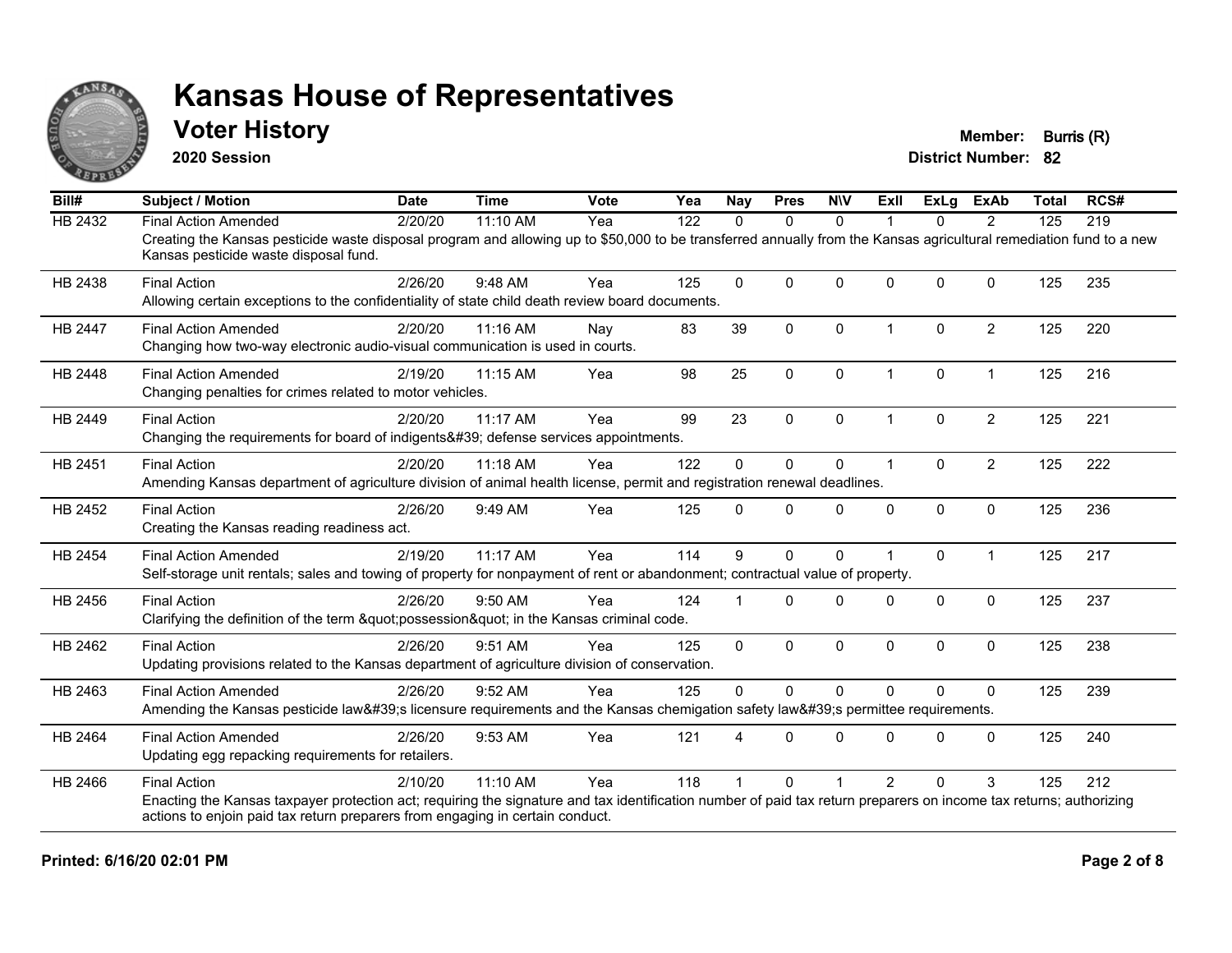

### **Voter History Member: Burris (R)**

**2020 Session**

| Bill#   | <b>Subject / Motion</b>                                                                                                                                             | <b>Date</b> | <b>Time</b> | Vote | Yea | Nay            | <b>Pres</b>  | <b>NIV</b>   | ExII           | ExLa           | <b>ExAb</b>    | <b>Total</b> | RCS# |
|---------|---------------------------------------------------------------------------------------------------------------------------------------------------------------------|-------------|-------------|------|-----|----------------|--------------|--------------|----------------|----------------|----------------|--------------|------|
| HB 2467 | <b>Final Action Amended</b>                                                                                                                                         | 2/7/20      | 4:10 PM     | Nay  | 105 | 15             | $\mathbf{0}$ | 3            | $\Omega$       | $\overline{2}$ | 0              | 125          | 211  |
|         | Removing the spousal exception from sexual battery and requiring a domestic violence offender assessment on a first conviction of domestic battery.                 |             |             |      |     |                |              |              |                |                |                |              |      |
| HB 2469 | <b>Final Action Amended</b>                                                                                                                                         | 2/26/20     | $9:54$ AM   | Yea  | 120 | 5              | $\Omega$     | $\mathbf{0}$ | 0              | 0              | 0              | 125          | 241  |
|         | Extending terminal medical release to inmates in the custody of the department of corrections with a condition likely to cause death within 120 days.               |             |             |      |     |                |              |              |                |                |                |              |      |
| HB 2470 | <b>Final Action</b>                                                                                                                                                 | 2/26/20     | 9:55 AM     | Yea  | 125 | $\Omega$       | $\Omega$     | $\Omega$     | $\Omega$       | $\Omega$       | $\Omega$       | 125          | 242  |
|         | Clarifying jurisdiction and supervision of offenders in a certified drug abuse treatment program.                                                                   |             |             |      |     |                |              |              |                |                |                |              |      |
| HB 2479 | <b>Final Action</b>                                                                                                                                                 | 2/26/20     | $9:56$ AM   | Yea  | 125 | $\Omega$       | $\Omega$     | $\mathbf 0$  | $\Omega$       | $\Omega$       | $\mathbf{0}$   | 125          | 243  |
|         | Codifying the NAIC corporate governance model regulation into statute.                                                                                              |             |             |      |     |                |              |              |                |                |                |              |      |
| HB 2480 | <b>Final Action</b>                                                                                                                                                 | 2/26/20     | 9:57 AM     | Yea  | 125 | $\Omega$       | $\Omega$     | $\Omega$     | $\Omega$       | $\Omega$       | $\Omega$       | 125          | 244  |
|         | Updating the definition of long-term care insurance contained in the long-term care insurance act.                                                                  |             |             |      |     |                |              |              |                |                |                |              |      |
| HB 2487 | <b>Emergency Final Action</b>                                                                                                                                       | 2/26/20     | 4:22 PM     | Nay  | 118 | $\overline{7}$ | 0            | $\mathbf{0}$ | $\Omega$       | $\Omega$       | $\Omega$       | 125          | 262  |
|         | Including emotional disability rather than emotional disturbance in the definitions of "children with disabilities" and "individuals with disabilities. "           |             |             |      |     |                |              |              |                |                |                |              |      |
| HB 2490 | <b>Final Action</b>                                                                                                                                                 | 3/12/20     | 11:21 AM    | Yea  | 118 | $\overline{2}$ | $\mathbf{0}$ | $\Omega$     |                | $\Omega$       | 4              | 125          | 276  |
|         | Kansas corporation NOL carryforward extension.                                                                                                                      |             |             |      |     |                |              |              |                |                |                |              |      |
| HB 2495 | <b>Final Action</b>                                                                                                                                                 | 2/26/20     | 9:58 AM     | Yea  | 125 | $\Omega$       | $\Omega$     | $\mathbf{0}$ | $\Omega$       | $\Omega$       | $\Omega$       | 125          | 245  |
|         | Authorizing the crime victims compensation board to waive application time restrictions for a victim of a sexually violent crime to receive compensation for mental |             |             |      |     |                |              |              |                |                |                |              |      |
|         | health counseling.                                                                                                                                                  |             |             |      |     |                |              |              |                |                |                |              |      |
| HB 2496 | <b>Final Action</b>                                                                                                                                                 | 2/26/20     | 9:59 AM     | Yea  | 125 | $\Omega$       | $\Omega$     | $\Omega$     | $\Omega$       | $\Omega$       | $\Omega$       | 125          | 246  |
|         | Authorizing court services officers and community corrections officers to provide a certification of identification to offenders.                                   |             |             |      |     |                |              |              |                |                |                |              |      |
| HB 2500 | <b>Emergency Final Action Amended</b>                                                                                                                               | 2/20/20     | 11:48 AM    | Yea  | 122 | U              | $\Omega$     | $\Omega$     |                | $\Omega$       | 2              | 125          | 226  |
|         | Amending the Kansas power of attorney act regarding the form of a power of attorney and the duties of third parties relying and acting on a power of attorney.      |             |             |      |     |                |              |              |                |                |                |              |      |
| HB 2501 | <b>Final Action Amended</b>                                                                                                                                         | 2/20/20     | 11:19 AM    | Yea  | 119 | 3              | $\Omega$     | $\Omega$     | $\overline{1}$ | $\Omega$       | $\overline{2}$ | 125          | 223  |
|         | Allowing salvage vehicle pools to apply for ownership documents for vehicles that are disclaimed by insurance companies.                                            |             |             |      |     |                |              |              |                |                |                |              |      |
| HB 2503 | <b>Final Action Amended</b>                                                                                                                                         | 2/26/20     | 10:00 AM    | Yea  | 125 | $\Omega$       | $\Omega$     | $\Omega$     | $\Omega$       | $\Omega$       | $\Omega$       | 125          | 247  |
|         | Authorizing the transfer of \$268,412,000 from the state general fund to the KPERS fund during fiscal year 2020 and eliminating certain level-dollar employer       |             |             |      |     |                |              |              |                |                |                |              |      |
|         | contribution payments.                                                                                                                                              |             |             |      |     |                |              |              |                |                |                |              |      |
| HB 2506 | <b>EFA Sub Bill Amended</b>                                                                                                                                         | 2/26/20     | 4:26 PM     | Yea  | 123 | $\mathcal{P}$  | $\Omega$     | $\Omega$     | 0              | 0              | $\Omega$       | 125          | 265  |
|         | Expanding the military spouse and servicemember's expedited licensure law to certain other license, certificate or registration applicants.                         |             |             |      |     |                |              |              |                |                |                |              |      |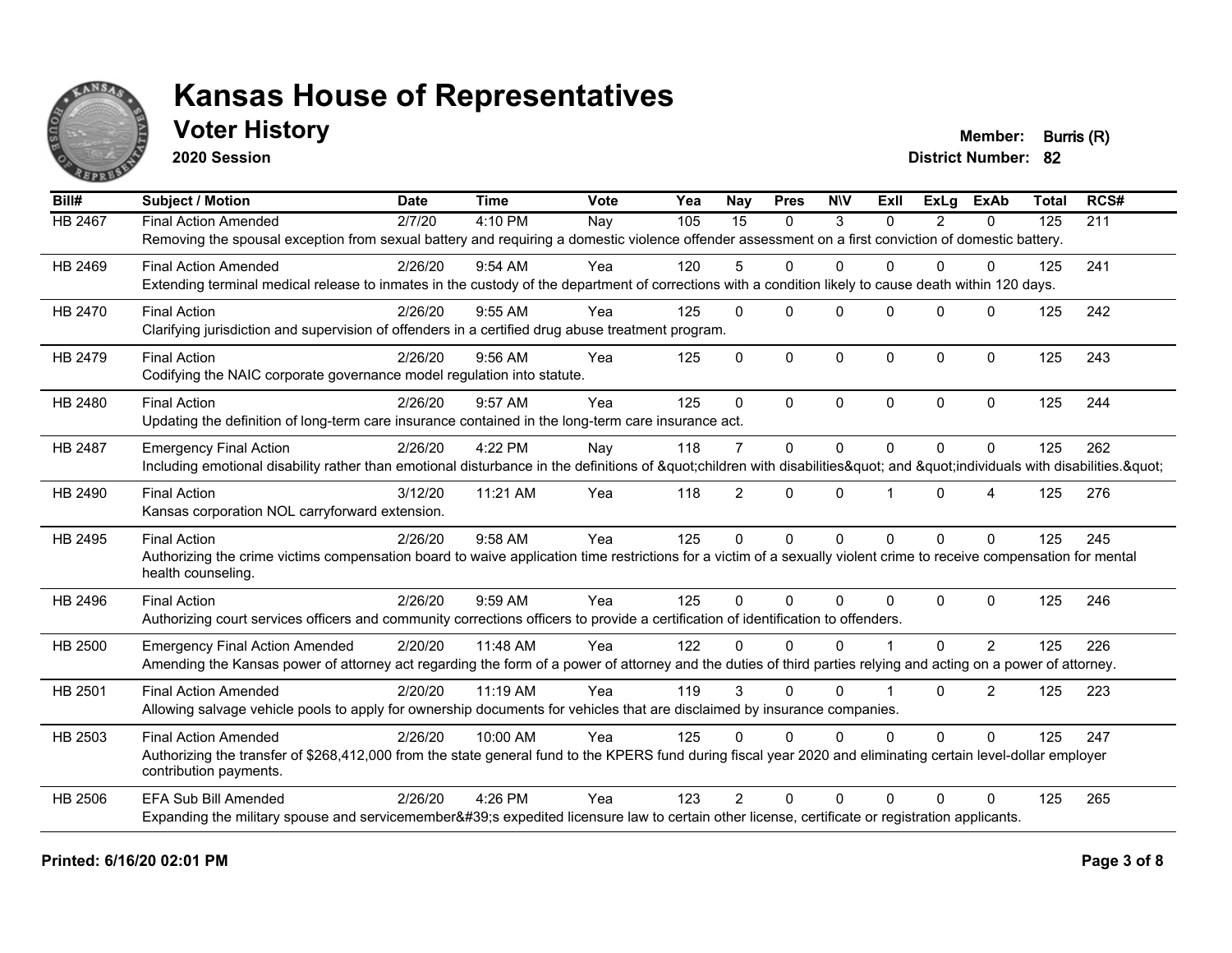

### **Voter History Member: Burris (R)**

**2020 Session**

| Bill#   | <b>Subject / Motion</b>                                                                                                                                                                                                                                                                                                                                                                                                                                                                                                                             | <b>Date</b> | <b>Time</b> | <b>Vote</b> | Yea | <b>Nay</b>     | <b>Pres</b>          | <b>NIV</b>   | <b>Exll</b> | ExLg         | <b>ExAb</b>    | <b>Total</b> | RCS# |
|---------|-----------------------------------------------------------------------------------------------------------------------------------------------------------------------------------------------------------------------------------------------------------------------------------------------------------------------------------------------------------------------------------------------------------------------------------------------------------------------------------------------------------------------------------------------------|-------------|-------------|-------------|-----|----------------|----------------------|--------------|-------------|--------------|----------------|--------------|------|
| HB 2507 | <b>Final Action Amended</b><br>Liability protection for businesses that participate in high school work-based learning programs.                                                                                                                                                                                                                                                                                                                                                                                                                    | 2/26/20     | 10:01 AM    | Yea         | 97  | 27             | $\blacktriangleleft$ | $\Omega$     | $\Omega$    | $\Omega$     | $\Omega$       | 125          | 248  |
| HB 2509 | <b>Emergency Final Action</b><br>Vacating certain blocks in the original town plat set aside for a college and a park of the city of Americus and vesting fee simple title in the city.                                                                                                                                                                                                                                                                                                                                                             | 2/26/20     | 4:22 PM     | Yea         | 122 | 3              | $\mathbf 0$          | $\mathbf 0$  | $\Omega$    | $\Omega$     | $\mathbf 0$    | 125          | 263  |
| HB 2510 | <b>Emergency Final Action</b><br>Special districts may be dissolved and responsibilities assumed by a city.                                                                                                                                                                                                                                                                                                                                                                                                                                         | 2/26/20     | 4:29 PM     | Yea         | 122 | 3              | $\Omega$             | $\Omega$     | $\Omega$    | $\Omega$     | $\mathbf 0$    | 125          | 267  |
| HB 2510 | Motion to adopt CCR<br>Creating the Kansas promise scholarship act; requiring a Kansas foster care children annual academic report card; authorizing the state board of regents on behalf of<br>Kansas state university to sell certain real property in Saline county; providing payment or waiver of tuition for certain dually or concurrently enrolled students;<br>authorizing the practice of the healing arts by healing arts school clinics; providing ACT college entrance exams and workkeys assessments to nonpublic school<br>students. | 5/21/20     | 11:59 PM    | Yea         | 110 | 3              | $\Omega$             |              | 0           | $\Omega$     | 10             | 124          | 300  |
| HB 2515 | <b>Emergency Final Action Amended</b><br>Creating the Kansas promise scholarship program.                                                                                                                                                                                                                                                                                                                                                                                                                                                           | 2/20/20     | 11:47 AM    | Yea         | 116 | 6              | $\Omega$             | $\Omega$     |             | $\Omega$     | $\overline{2}$ | 125          | 225  |
| HB 2516 | <b>Final Action Amended</b><br>Enacting the first-time home buyer savings account act.                                                                                                                                                                                                                                                                                                                                                                                                                                                              | 2/26/20     | 10:03 AM    | Yea         | 123 | $\overline{2}$ | $\mathbf 0$          | $\mathbf 0$  | $\Omega$    | $\Omega$     | $\mathbf 0$    | 125          | 249  |
| HB 2518 | <b>Final Action</b><br>Counting any crime with a domestic violence designation as a prior conviction under domestic battery.                                                                                                                                                                                                                                                                                                                                                                                                                        | 2/26/20     | 10:04 AM    | Yea         | 125 | $\Omega$       | $\mathbf{0}$         | $\Omega$     | $\Omega$    | $\mathbf{0}$ | $\mathbf 0$    | 125          | 250  |
| HB 2521 | <b>Emergency Final Action Amended</b><br>Enacting the revised uniform athlete agents act.                                                                                                                                                                                                                                                                                                                                                                                                                                                           | 2/20/20     | 11:49 AM    | Yea         | 122 | $\Omega$       | $\Omega$             | $\Omega$     |             | $\mathbf{0}$ | $\overline{2}$ | 125          | 227  |
| HB 2524 | <b>Final Action</b><br>Updating motor carrier laws and regulation of motor carriers by the state corporation commission.                                                                                                                                                                                                                                                                                                                                                                                                                            | 2/17/20     | 11:24 AM    | Yea         | 118 | $\mathbf{0}$   | $\Omega$             | $\Omega$     | 3           | $\Omega$     | $\overline{4}$ | 125          | 213  |
| HB 2528 | <b>Final Action</b><br>Providing for all vehicles more than 35 years old to qualify as an antique vehicle.                                                                                                                                                                                                                                                                                                                                                                                                                                          | 2/26/20     | 10:05 AM    | Yea         | 124 |                | $\mathbf{0}$         | $\mathbf{0}$ | $\Omega$    | $\Omega$     | $\Omega$       | 125          | 251  |
| HB 2540 | <b>Emergency Final Action Amended</b><br>Requiring moneys attributable to at-risk student weighting be expended for approved at-risk educational programs.                                                                                                                                                                                                                                                                                                                                                                                          | 2/26/20     | 4:37 PM     | Yea         | 111 | 14             | $\mathbf{0}$         | $\Omega$     | 0           | 0            | $\mathbf 0$    | 125          | 274  |
| HB 2546 | <b>Final Action</b><br>Creating the crime of sexual extortion and adding the crime to the Kansas offender registration act.                                                                                                                                                                                                                                                                                                                                                                                                                         | 2/26/20     | 10:06 AM    | Yea         | 125 |                | 0                    | $\mathbf 0$  | $\Omega$    | $\Omega$     | 0              | 125          | 252  |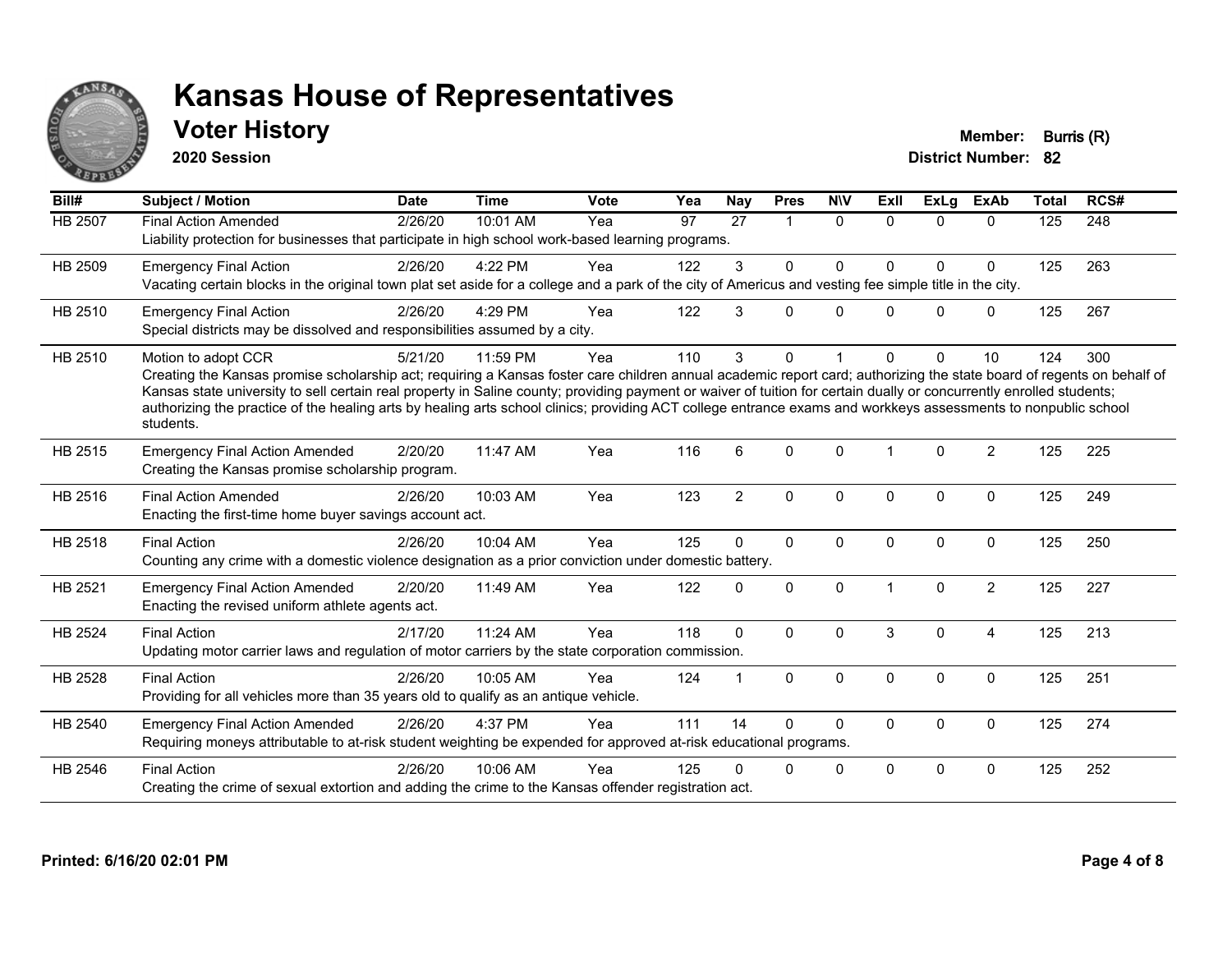

### **Voter History Member: Burris (R)**

**2020 Session**

| Bill#          | <b>Subject / Motion</b>                                                                                                                                                                                                                                                                                         | <b>Date</b> | <b>Time</b> | Vote | Yea | <b>Nay</b>     | <b>Pres</b>  | <b>NIV</b>   | ExII           | ExLg         | <b>ExAb</b>    | <b>Total</b> | RCS# |
|----------------|-----------------------------------------------------------------------------------------------------------------------------------------------------------------------------------------------------------------------------------------------------------------------------------------------------------------|-------------|-------------|------|-----|----------------|--------------|--------------|----------------|--------------|----------------|--------------|------|
| HB 2547        | <b>Final Action Amended</b><br>Making changes to suspended drivers' license requirements.                                                                                                                                                                                                                       | 2/26/20     | 10:07 AM    | Yea  | 125 | $\mathbf{0}$   | $\mathbf{0}$ | $\mathbf{0}$ | $\mathbf{0}$   | $\Omega$     | $\mathbf{0}$   | 125          | 253  |
| HB 2548        | <b>Final Action Amended</b><br>Claims against the state submitted by the Joint Committee on Special Claims Against the State.                                                                                                                                                                                   | 3/13/20     | 8:19 AM     | Yea  | 115 |                | $\mathbf{0}$ | $\Omega$     | $\overline{2}$ | $\Omega$     | $\overline{7}$ | 125          | 282  |
| <b>HB 2554</b> | <b>Final Action</b><br>Enacting the uniform fiduciary income and principal act (UFIPA).                                                                                                                                                                                                                         | 2/26/20     | 10:08 AM    | Yea  | 125 | $\Omega$       | $\Omega$     | $\mathbf{0}$ | $\Omega$       | $\Omega$     | $\mathbf{0}$   | 125          | 254  |
| HB 2571        | <b>Final Action Amended</b><br>Club and drinking establishment liquor license eligibility; spouse is a law enforcement officer in another county.                                                                                                                                                               | 3/12/20     | 11:22 AM    | Yea  | 108 | 12             | $\mathbf{0}$ | $\mathbf{0}$ | 1              | $\mathbf{0}$ | 4              | 125          | 277  |
| HB 2575        | <b>Emergency Final Action Amended</b><br>Amending the Kansas drycleaner environmental response act to change the required deductible rate, environmental surcharge rate and penalty fine amount.                                                                                                                | 2/26/20     | 4:31 PM     | Nay  | 95  | 29             |              | $\Omega$     | $\Omega$       | $\Omega$     | $\Omega$       | 125          | 269  |
| HB 2583        | <b>Emergency Final Action</b><br>Clarify the vacation of territory from city boundaries or release of easements.                                                                                                                                                                                                | 2/26/20     | 4:35 PM     | Yea  | 124 |                | $\Omega$     | $\Omega$     | $\Omega$       | $\Omega$     | $\Omega$       | 125          | 273  |
| HB 2585        | <b>Emergency Final Action Amended</b><br>Amending the Kansas drycleaner environmental response act to change the required deductible rate, environmental surcharge rate and penalty fine amount.                                                                                                                | 2/26/20     | 4:27 PM     | Yea  | 123 | $\overline{2}$ | $\mathbf{0}$ | $\Omega$     | 0              | $\Omega$     | $\Omega$       | 125          | 266  |
| HB 2585        | <b>Motion to Concur</b><br>Senate Substitute for HB 2585 by Committee on Utilities - Exempting certain public utilities from Kansas income taxation and allowing the state corporation<br>commission to approve certain contract and reduced electric rates and associated cost recovery from all rate classes. | 5/21/20     | 3:59 PM     | Yea  | 75  | 45             |              | $\Omega$     | 0              | <sup>0</sup> | 3              | 124          | 296  |
| <b>HB 2587</b> | <b>Final Action</b><br>Allowing venue for an agency adoption to be where a state agency or their subcontracting agencies have offices when the state is the agency.                                                                                                                                             | 2/26/20     | 10:09 AM    | Yea  | 124 |                | $\Omega$     | $\Omega$     | 0              | $\Omega$     | 0              | 125          | 255  |
| HB 2595        | <b>Final Action Amended</b><br>Eliminating the 30-day delay before offering state surplus property for sale to the general public.                                                                                                                                                                              | 2/20/20     | 11:20 AM    | Yea  | 118 | 3              |              | $\Omega$     |                | $\Omega$     | 2              | 125          | 224  |
| HB 2596        | <b>Final Action Amended</b><br>Allowing an alcoholic liquor manufacturer to obtain a drinking establishment license under certain conditions.                                                                                                                                                                   | 3/12/20     | 11:23 AM    | Yea  | 113 |                | $\Omega$     | $\mathbf{0}$ |                | $\Omega$     | 4              | 125          | 278  |
| HB 2618        | <b>Emergency Final Action Amended</b><br>Establishing a state broadband grant program under the department of commerce to encourage the deployment of broadband in the state.                                                                                                                                   | 2/26/20     | 4:33 PM     | Yea  | 120 |                | $\Omega$     | $\Omega$     | $\Omega$       | $\Omega$     | $\Omega$       | 125          | 271  |
| HB 2619        | <b>Final Action</b><br>Adjusting the frequency of the KPERS actuarial experience study.                                                                                                                                                                                                                         | 2/26/20     | 10:10 AM    | Nay  | 118 |                | $\Omega$     | $\Omega$     | U              | $\Omega$     | $\Omega$       | 125          | 256  |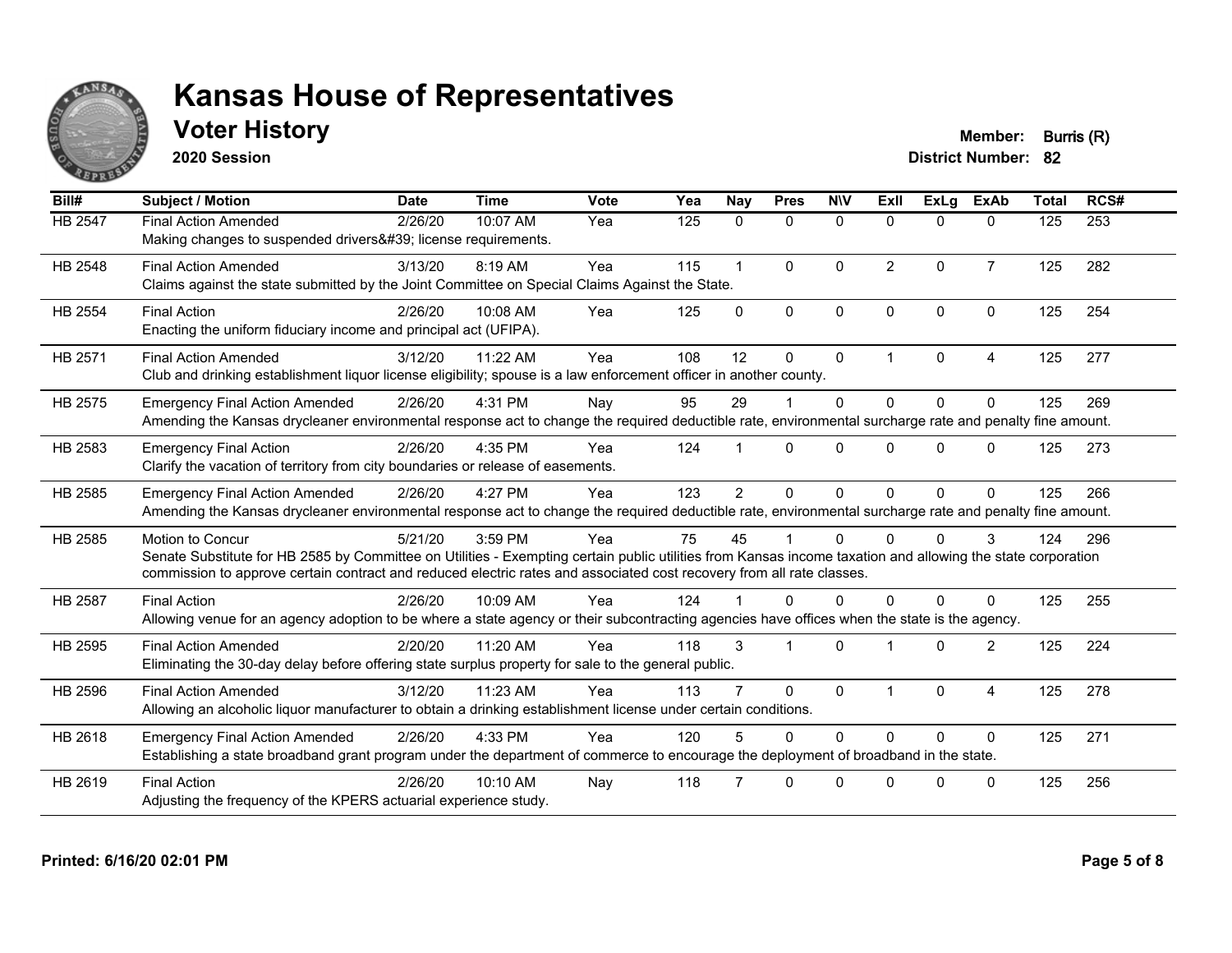

#### **Voter History Member: Burris (R)**

**2020 Session**

| Bill#           | <b>Subject / Motion</b>                                                                                                                                                                                                                                                                                                                                                                                                                                                                                                                                                                                                                                                                                                                                                                                                                                                                                                                                                                                       | <b>Date</b> | <b>Time</b> | <b>Vote</b> | Yea | Nay      | <b>Pres</b> | <b>NIV</b>   | ExII          | <b>ExLg</b>  | <b>ExAb</b>    | <b>Total</b> | RCS# |
|-----------------|---------------------------------------------------------------------------------------------------------------------------------------------------------------------------------------------------------------------------------------------------------------------------------------------------------------------------------------------------------------------------------------------------------------------------------------------------------------------------------------------------------------------------------------------------------------------------------------------------------------------------------------------------------------------------------------------------------------------------------------------------------------------------------------------------------------------------------------------------------------------------------------------------------------------------------------------------------------------------------------------------------------|-------------|-------------|-------------|-----|----------|-------------|--------------|---------------|--------------|----------------|--------------|------|
| <b>HB 2619</b>  | <b>Motion to Concur</b><br>Senate Substitute for HB 2619 by Committee on Financial Institutions and Insurance - Enacting the Kansas economic recovery loan deposit program, updating field of<br>membership requirements of credit unions and allowing privilege tax deductions on agricultural real estate loans and single family residence loans.                                                                                                                                                                                                                                                                                                                                                                                                                                                                                                                                                                                                                                                          | 5/21/20     | 11:59 PM    | Yea         | 114 | 3        | $\Omega$    | $\Omega$     | $\Omega$      | $\Omega$     | $\overline{7}$ | 124          | 298  |
| HB 2646         | <b>Final Action</b><br>Allowing the attorney general to coordinate training for law enforcement agencies on missing and murdered indigenous people.                                                                                                                                                                                                                                                                                                                                                                                                                                                                                                                                                                                                                                                                                                                                                                                                                                                           | 2/26/20     | 10:11 AM    | Yea         | 125 |          | U           |              |               | <sup>0</sup> | 0              | 125          | 257  |
| HB 2689         | <b>Final Action Amended</b><br>Amending the angel investor tax credit with respect to the definition of qualified securities, tax credit limitations and amounts, investor requirements and extending the<br>date that credits may be allowed.                                                                                                                                                                                                                                                                                                                                                                                                                                                                                                                                                                                                                                                                                                                                                                | 3/13/20     | 8:23 AM     | Yea         | 103 | 12       |             | $\Omega$     | $\mathcal{P}$ | $\Omega$     | $\overline{7}$ | 125          | 283  |
| HB 2695         | <b>Emergency Final Action</b><br>Allowing special agents from the department of corrections to attend the Kansas law enforcement training center.                                                                                                                                                                                                                                                                                                                                                                                                                                                                                                                                                                                                                                                                                                                                                                                                                                                             | 2/26/20     | 4:34 PM     | Yea         | 125 | 0        | U           | $\mathbf{0}$ | $\Omega$      | $\Omega$     | $\Omega$       | 125          | 272  |
| HB 2699         | <b>Final Action</b><br>Requiring court services officers to assist with child in need of care cases when directed by a judge.                                                                                                                                                                                                                                                                                                                                                                                                                                                                                                                                                                                                                                                                                                                                                                                                                                                                                 | 2/26/20     | 10:13 AM    | Yea         | 105 | 20       | $\Omega$    | $\Omega$     | $\Omega$      | $\Omega$     | $\Omega$       | 125          | 258  |
| HB 2702         | <b>Emergency Final Action</b><br>Decoupling the KIT and KIR workforce training programs from the high performance incentive fund program and enhancing the workforce training tax credit.                                                                                                                                                                                                                                                                                                                                                                                                                                                                                                                                                                                                                                                                                                                                                                                                                     | 2/26/20     | 4:32 PM     | Yea         | 125 | $\Omega$ | $\Omega$    | $\Omega$     | $\Omega$      | $\Omega$     | $\Omega$       | 125          | 270  |
| HB 2702         | Motion to adopt CCR<br>Enacting the Kansas taxpayer protection act; establishing notice and public hearing requirements prior to approval by a governing body to exceed its revenue neutral<br>rate for the imposition of property tax and discontinuing the city and county tax lid; providing a waiver of interest and fees on certain delinquent property taxes for a<br>period of time and delaying preparation of delinquent real estate tax list and notice; prohibiting valuation increase for real property solely as the result of normal repair,<br>replacement or maintenance of existing structure; providing for county treasurers to establish a payment plan for the payment of delinquent or nondelinquent taxes;<br>requiring the state board of tax appeals to serve orders and notices by electronic means if requested by the party; prohibiting county appraisers and the state board of<br>tax appeals from increasing the valuation of county appraised property in valuation appeals. | 5/21/20     | 11:59 PM    | Yea         | 89  | 28       | 0           | $\Omega$     |               | $\Omega$     | 7              | 124          | 299  |
| <b>HB 2708</b>  | <b>Emergency Final Action</b><br>Creating a drug abuse treatment program for people on diversion and allowing county attorneys to enter into agreements with court services and community<br>corrections for supervision.                                                                                                                                                                                                                                                                                                                                                                                                                                                                                                                                                                                                                                                                                                                                                                                     | 2/26/20     | 4:23 PM     | Yea         | 125 | 0        | $\Omega$    | $\Omega$     | $\Omega$      | $\Omega$     | $\mathbf{0}$   | 125          | 264  |
| HB 2713         | <b>Emergency Final Action Amended</b><br>Enacting the revised uniform law on notarial acts.                                                                                                                                                                                                                                                                                                                                                                                                                                                                                                                                                                                                                                                                                                                                                                                                                                                                                                                   | 2/26/20     | 4:30 PM     | Yea         | 122 | 3        | $\Omega$    | 0            | $\Omega$      | $\Omega$     | 0              | 125          | 268  |
| <b>HCR 5025</b> | <b>EFA Amend and Debate</b><br>Ratifying and providing the continuation of the March 12, 2020, state of disaster emergency declaration for the state of Kansas.                                                                                                                                                                                                                                                                                                                                                                                                                                                                                                                                                                                                                                                                                                                                                                                                                                               | 3/13/20     | 11:21 AM    | Yea         | 116 | U        | U           | 0            |               | 0            | 7              | 125          | 284  |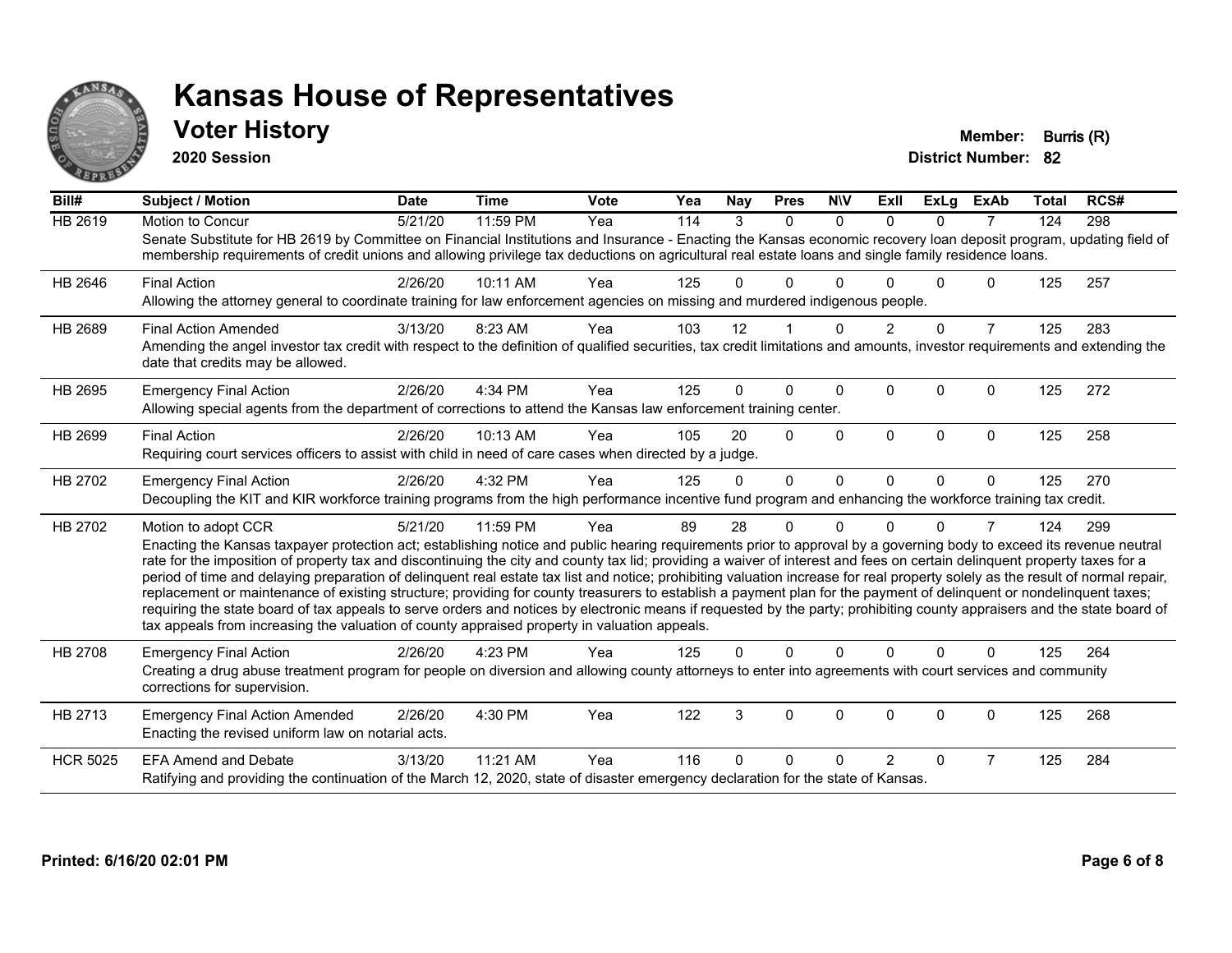

#### **Voter History Member: Burris (R)**

**2020 Session**

| Bill#           | Subject / Motion                                                                                                                                                                                                                                                                  | <b>Date</b> | <b>Time</b> | <b>Vote</b> | Yea | <b>Nay</b> | <b>Pres</b> | <b>NIV</b> | ExII           | <b>ExLg</b>   | <b>ExAb</b> | Total | RCS# |
|-----------------|-----------------------------------------------------------------------------------------------------------------------------------------------------------------------------------------------------------------------------------------------------------------------------------|-------------|-------------|-------------|-----|------------|-------------|------------|----------------|---------------|-------------|-------|------|
| <b>HCR 5025</b> | Motion to adopt CCR<br>Ratifying and providing the continuation of the March 12, 2020, state of disaster emergency declaration for the state of Kansas, subject to limitations.                                                                                                   | 3/19/20     | 4:11 PM     | Yea         | 115 | 0          | $\Omega$    | 0          | $\Omega$       | $\Omega$      | 10          | 125   | 293  |
| <b>SB 27</b>    | <b>EFA Amend and Debate</b><br>House Substitute for SB 27 by Committee on Commerce, Labor and Economic Development - Providing for a maximum of 26 weeks of unemployment insurance<br>benefits and compensation for the pre-payment waiting period.                               | 3/17/20     | $1:02$ PM   | Yea         | 119 |            | n           | U          |                |               |             | 125   | 288  |
| <b>SB 66</b>    | Motion to adopt CCR<br>Appropriations for Fy 2020, 2021 and 2022 for various state agencies.                                                                                                                                                                                      | 3/19/20     | 3:52 PM     | Nay         | 99  | 16         | $\Omega$    | $\Omega$   | 0              | <sup>0</sup>  | 10          | 125   | 292  |
| SB 102          | <b>EFA Amend and Debate</b><br>House Substitutes for SB 102 by Committee on Judiciary - Allowing the chief justice of the Kansas supreme court to extend or suspend deadlines or time limitations to<br>secure the health and safety of court users, staff and judicial officers. | 3/16/20     | 12:13 PM    | Nay         | 113 | 5          | 0           | $\Omega$   | 3              | $\Omega$      | 4           | 125   | 285  |
| <b>SB 142</b>   | EFA Sub Bill Amended<br>House Substitute for SB No. 142 by House Committee on K-12 Education Budget - Authorizing the state board of education to grant waivers for school districts from<br>the requirement to provide a minimum number of school hours during the school term.  | 3/17/20     | 10:31 AM    | Yea         | 117 | 2          |             | O          |                |               |             | 125   | 287  |
| SB 155          | <b>Final Action</b><br>Cemetery district territory deannexed from the territory of Valley Center.                                                                                                                                                                                 | 2/7/20      | $4:08$ PM   | Yea         | 119 |            | $\Omega$    | 3          | $\Omega$       | $\mathcal{P}$ | $\Omega$    | 125   | 210  |
| <b>SB 173</b>   | <b>EFA Amend and Debate</b><br>House Substitute for SB 173 by Committee on Appropriations - Providing for the Eisenhower legacy transportation plan.                                                                                                                              | 3/16/20     | 7:20 PM     | Nay         | 103 | 16         |             | 0          | $\overline{2}$ | 0             | 3           | 125   | 286  |
| <b>SB 173</b>   | Motion to adopt CCR<br>House Substitute for SB 173 by Committee on Appropriations - Providing for the Eisenhower legacy transportation plan.                                                                                                                                      | 3/19/20     | 12:04 PM    | Nav         | 112 | 3          |             | 0          | 0              | $\Omega$      | 10          | 125   | 291  |
| <b>SCR 1613</b> | <b>Final Action</b><br>Amending the bill of rights of the constitution of the state of Kansas to reserve to the people the right to regulate abortion through their elected state representatives<br>and senators.                                                                | 2/7/20      | 4:07 PM     | Yea         | 80  | 43         |             |            |                |               |             | 125   | 209  |